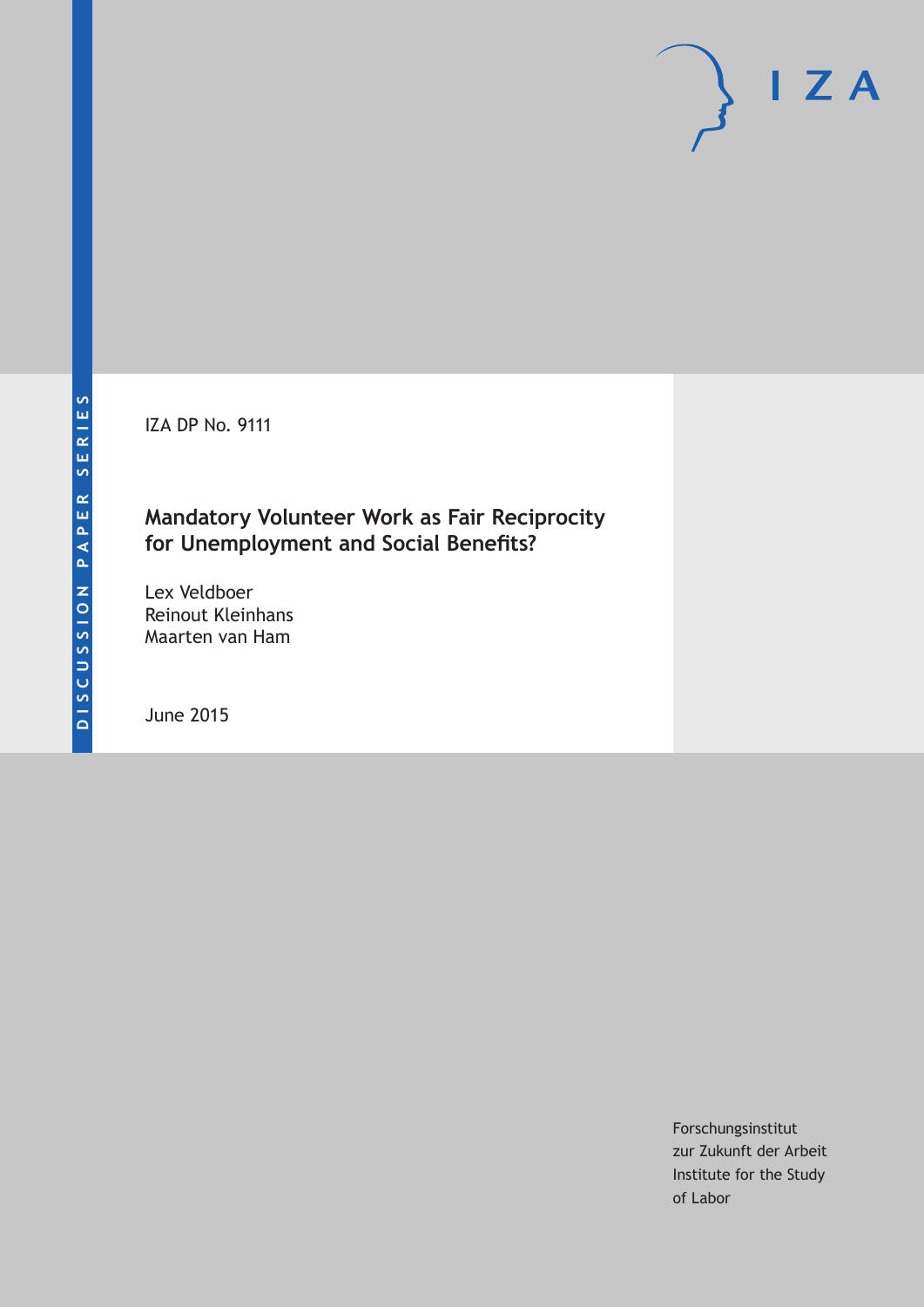# **Mandatory Volunteer Work as Fair Reciprocity for Unemployment and Social Benefits?**

### **Lex Veldboer**

*Amsterdam University of Applied Science*

# **Reinout Kleinhans**

*Delft University of Technology*

### **Maarten van Ham**

*Delft University of Technology and IZA*

### Discussion Paper No. 9111 June 2015

IZA

P.O. Box 7240 53072 Bonn **Germany** 

Phone: +49-228-3894-0 Fax: +49-228-3894-180 E-mail: iza@iza.org

Any opinions expressed here are those of the author(s) and not those of IZA. Research published in this series may include views on policy, but the institute itself takes no institutional policy positions. The IZA research network is committed to the IZA Guiding Principles of Research Integrity.

The Institute for the Study of Labor (IZA) in Bonn is a local and virtual international research center and a place of communication between science, politics and business. IZA is an independent nonprofit organization supported by Deutsche Post Foundation. The center is associated with the University of Bonn and offers a stimulating research environment through its international network, workshops and conferences, data service, project support, research visits and doctoral program. IZA engages in (i) original and internationally competitive research in all fields of labor economics, (ii) development of policy concepts, and (iii) dissemination of research results and concepts to the interested public.

IZA Discussion Papers often represent preliminary work and are circulated to encourage discussion. Citation of such a paper should account for its provisional character. A revised version may be available directly from the author.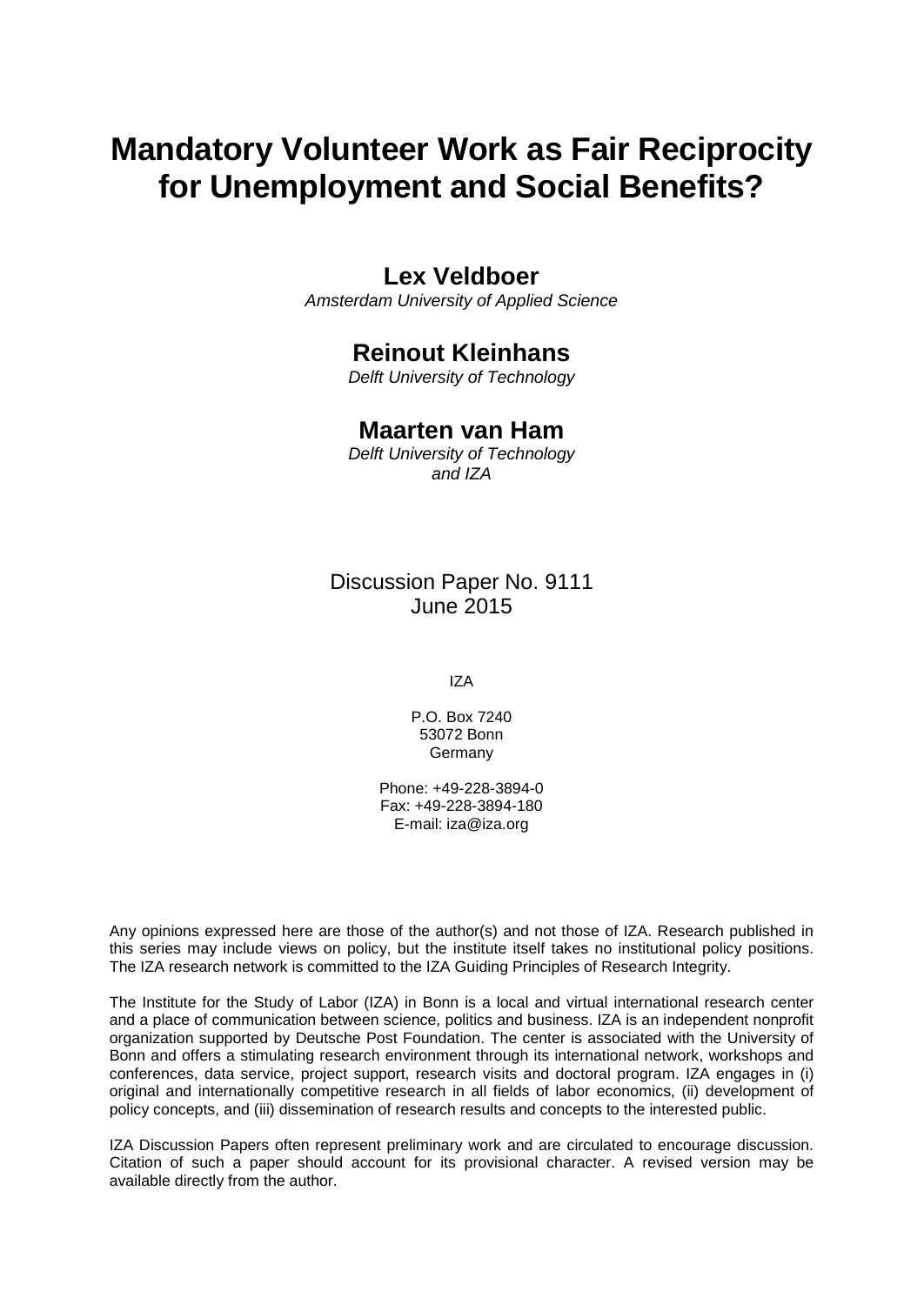IZA Discussion Paper No. 9111 June 2015

# **ABSTRACT**

# **Mandatory Volunteer Work as Fair Reciprocity for Unemployment and Social Benefits?**

Modern welfare policies are increasingly based on notions of reciprocity. Citizens on welfare benefits have to do something in return, e.g. volunteer work. Notwithstanding general public support, social philosophers have been critical on 'mandatory' activities in community programmes. So far, the participants themselves have scarcely been asked about the (un)fairness of 'mandatory volunteering'. This small exploratory study aims to reveal the perceptions of female participants in mandatory volunteering programmes and to formulate directions for further research. We analyse how in Rotterdam the transition from labour market re-integration policies to a mandatory reciprocity approach is viewed by long-term unemployed women who were already volunteering. Surprisingly, they claim that the new approach better recognises their contribution to 'society'. They also view the policy as necessary and fair to other benefit claimants who are perceived to lack any motivation to give something back to society. An agenda for further research is presented.

JEL Classification: J24, J28, J64

Keywords: social justice, welfare policies, gender, unemployment, reciprocity, volunteering, social benefits, austerity, Rotterdam

Corresponding author:

Reinout Kleinhans Delft University of Technology Faculty of Architecture and the Built Environment Dept. OTB - Research for the Built Environment PO Box 5030 Delft, 2600 GA The Netherlands E-mail: [r.j.kleinhans@tudelft.nl](mailto:r.j.kleinhans@tudelft.nl)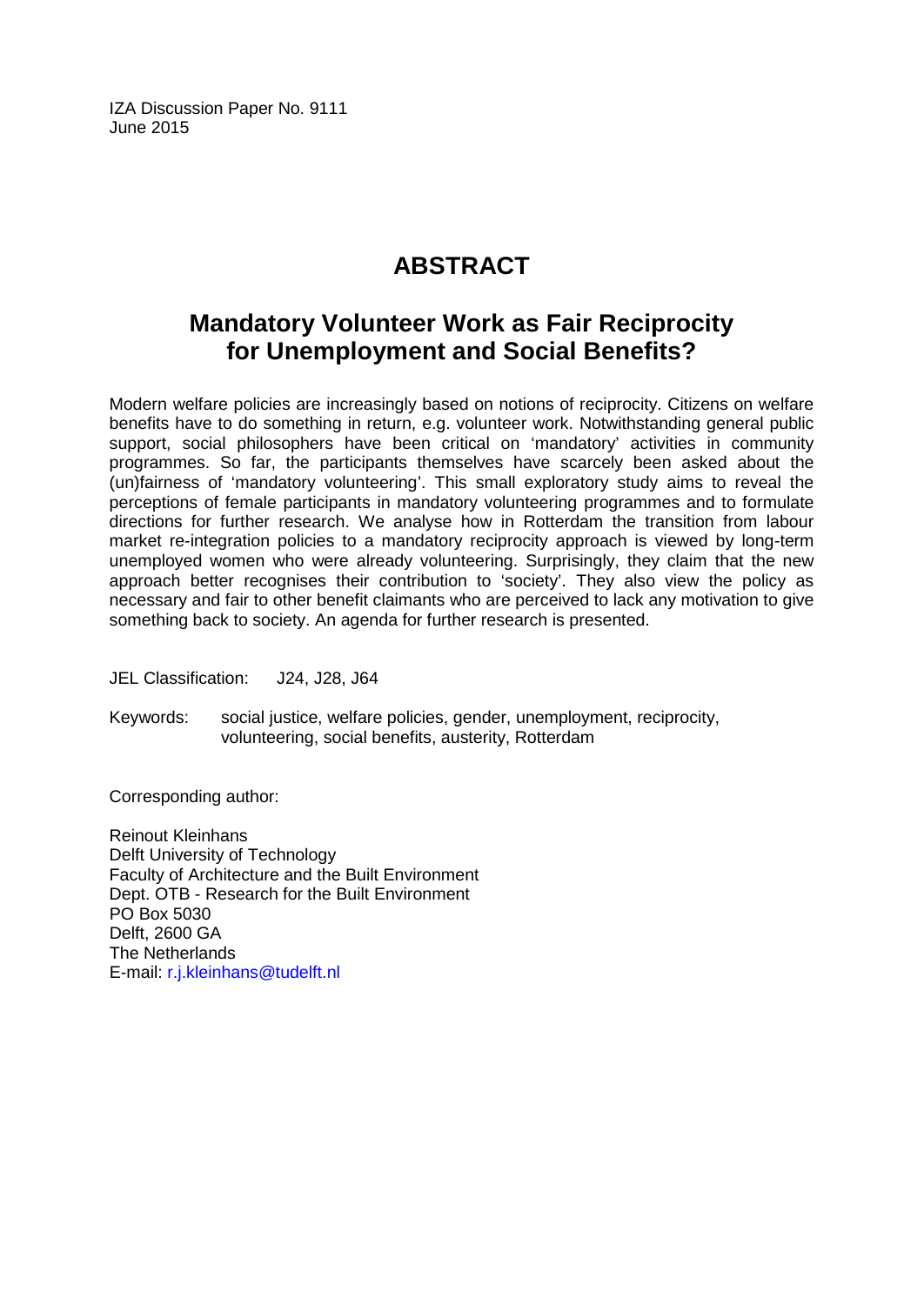#### **Introduction**

The collapse of the Lehman Brothers bank in September 2008 heralded the start of a financial crisis that rapidly engulfed most of the developed world. National governments have responded with major reforms and cuts in spending on welfare, healthcare, education, infrastructure, and housing construction. But the wider discourse on the impact of institutional and economic changes involves more than austerity. It also brings in the political narrative that welfare systems have undermined civic engagement and solidarity. The British Prime Minister David Cameron is a clear proponent of this position. He has stated that "welfare has sent out some incredibly damaging signals. That it pays not to work. That you are owed something for nothing. It has created a culture of entitlement. And it has led to huge resentment among those who pay for the system" (quoted in Hoggett *et al.,* 2013: 581). Cutting social services and limiting welfare arrangements are not only framed as regrettable but necessary measures, but also as a good means of activating presumably inactive members of society (see also Verhoeven & Tonkens, 2013: 415).

In this context, perspectives on social security and social benefits are rapidly changing. Social security is increasingly becoming conditional, also in the Netherlands. Since 2012, new legislation has enabled Dutch local authorities to require unemployed people receiving social benefits to carry out unpaid work for 'the benefit of society'. These 'something-for-something' programmes are framed by politicians as 'normal' and 'fair' (Hoggett *et al.*, 2013), and indeed, they are popular among the general public (Saunders, 2008; Goodin, 2002; Veldheer *et al.*, 2012). The last decade has shown increasing public support for a shift in the balance between rights and responsibilities in social policies (Van der Veen *et al.*, 2012). However, while prevailing attitudes among the general public are wellknown, the views of the participants in such activation programmes have scarcely been considered in these debates. So far, there is only a very general assumption that those who receive social benefit payments are somewhat less supportive of mandatory reciprocity than the general public as a whole (Van der Veen *et al.*, 2012).

While 'something-for-something' programmes aim at unemployed people from various ages and backgrounds, it is interesting to take a closer look at the position of elderly<sup>1</sup> women. Not only are they more often unemployed than elderly men, their age poses difficulties in (re-)entering the labour market, while this is considered as necessary in view of problems related to ageing, funding of pensions, labour supply shortages, and decreased fertility (Jaumotte, 2003). The reciprocity approach tops existing policies to increase the female participation rate on the labour market (Cipollone *et al*., 2012). Raising the formal retirement age will probably not make a substantial difference. Some researchers suggest that the key lies in addressing work norms and values. Wielers and Raven (2013) have shown that the growth of part-time work among Dutch women, has declined the support for the work obligation norm, i.e. "the extent to which people perceive work, paid or unpaid, as a social obligation towards their society" (ibid.: 106). Stam et al. (2014) have found that women's values are important predictors of their labour market behaviour. The implication is that policymakers should strengthen women's work ethic by emphasizing that work is a moral duty and by promoting more egalitarian gender role values (ibid.: 609). Yet, the chances of elderly women becoming employed (again) are generally slim, so many of them will face prolonged exposure to reciprocity policies.

In this article, we will therefore focus on the question how unemployed female participants in an activation programme in the Rotterdam district of Hoogvliet perceive the mandatory reciprocity component of the new 'Social Contribution' policy that replaces the existing activation programme. Through a small qualitative pilot study (that may precede a larger study), we aim to explore the extent to which female programme participants view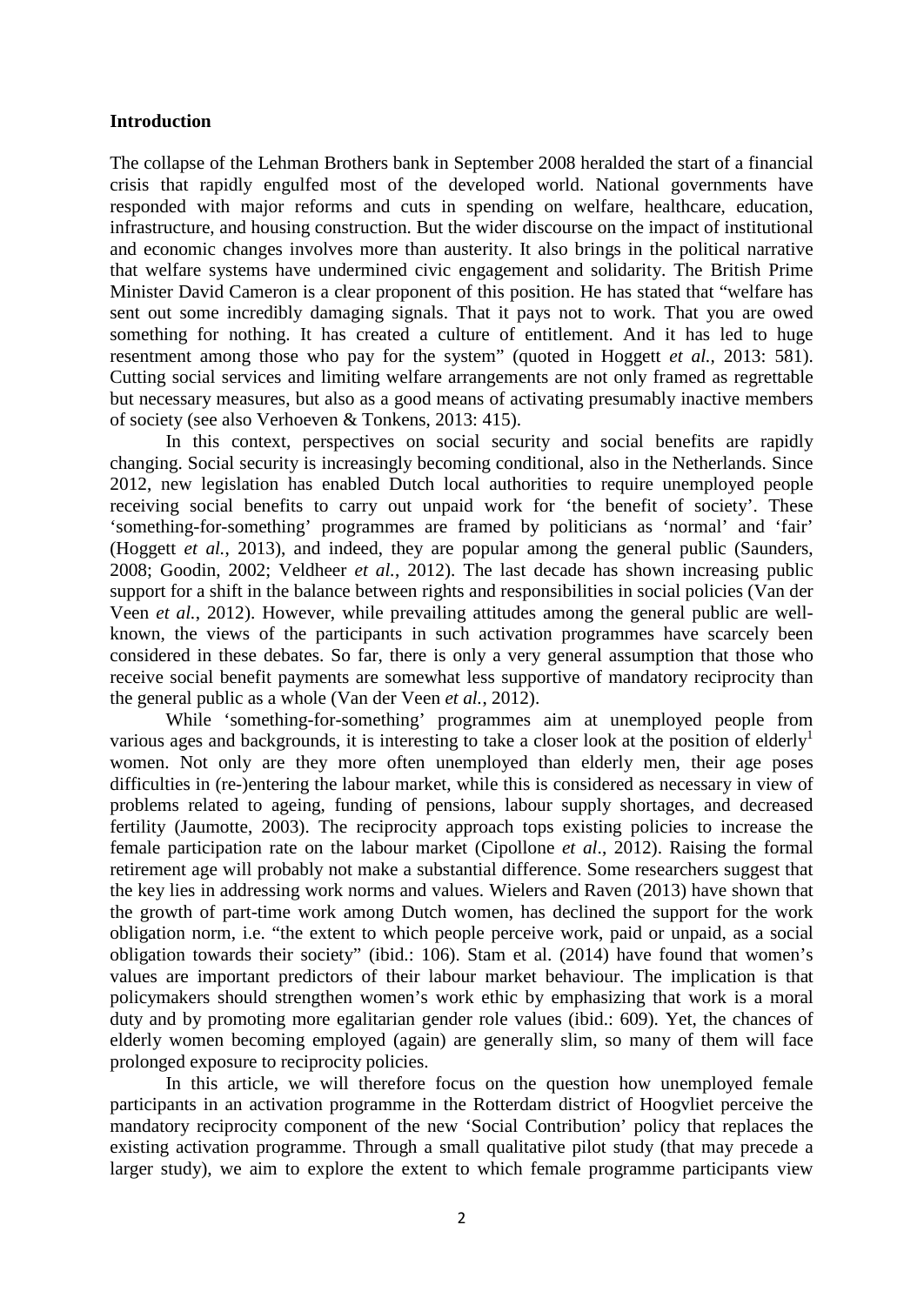these notions of obligation and reciprocity as fair or unfair. What is special about our pilot study is that all the respondents were already involved in volunteer work *before* the introduction of the new policy. Thus, we are not dealing with a random sample of unemployed women on social benefits, but with a specific group of participants who have experienced a shift in the focus of the programme from employability to mandatory reciprocity. They are well-positioned to compare the social justice implications of both programmes.

We begin with a brief description of the context of mandatory reciprocity in Rotterdam. We then take a closer look at theories of social justice, mutual obligation and reciprocity. Subsequently, we show how Rotterdam has enacted a policy transition from individual employability programmes to mandatory volunteering. After explaining our data collection and methods, we analyse the perceptions of program participants in the Rotterdam district of Hoogvliet regarding the implications of this policy transition. The article ends with discussion and an agenda for further research.

#### **Austerity, social activation and the reciprocity discourse in Rotterdam**

As mentioned, new legislation enacted by the Dutch government enables local authorities to demand some unpaid work from welfare recipients. Strategies based on this legislation are being pioneered by the city of Rotterdam. The recent white paper *Rotterdam Werkt*  ('Rotterdam works'- 2010) states that every citizen in Rotterdam has to participate in society up to the limits of their capabilities. Unemployed citizens that can still work on the labour market are obliged to accept any paid job that they are offered. Those who are seen as having a slim chance of finding work on the labour market (due to language deficiencies, their age or the lack of proper education) are obliged to do volunteer work for at least twenty hours per week. Policymakers expect most volunteering to consist of community work such as helping at schools and sports clubs. Informal care is also an option. "People on benefits can do the shopping for elderly people who have lost their professional care due to the budget cuts. This is necessary for their own employability and to avoid isolation but also to maintain services like elderly care and libraries at an acceptable level", according to alderman Florijn (Volkskrant, November 30, 2012, *translation ours*). This argument for reducing welfare costs is also discernible in white paper statements such as "the policy reduces the burden on public money" (Municipality of Rotterdam, 2010: 5).

Hence, on the one hand, the policy embodies a vision of meaningful and maximum participation in society, either through paid employment or (obliged) volunteering (or both). On the other hand, it reveals the harsh reality of a local authority that has to implement drastic public budget cuts. The urgency of these cuts is emphasised by increasing numbers of citizens applying for unemployment benefits. Personal needs of employability are being reduced to a complementary policy goal. The dominant frame is that one's primary personal responsibility should be to meet the needs of 'the community'.

#### **A social justice perspective on the fairness of mandatory reciprocity**

Modern political philosophers seriously disagree about the nature of social justice. There is, however, a common starting point in the work of John Rawls (1971). In his book *A Theory of Justice*, he postulates the principle that 'all social primary goods – liberty and opportunity, income and wealth, and the social bases of self-respect – are to be distributed equally, unless an unequal distribution of any, or all of these goods is to the advantage of the least favoured'.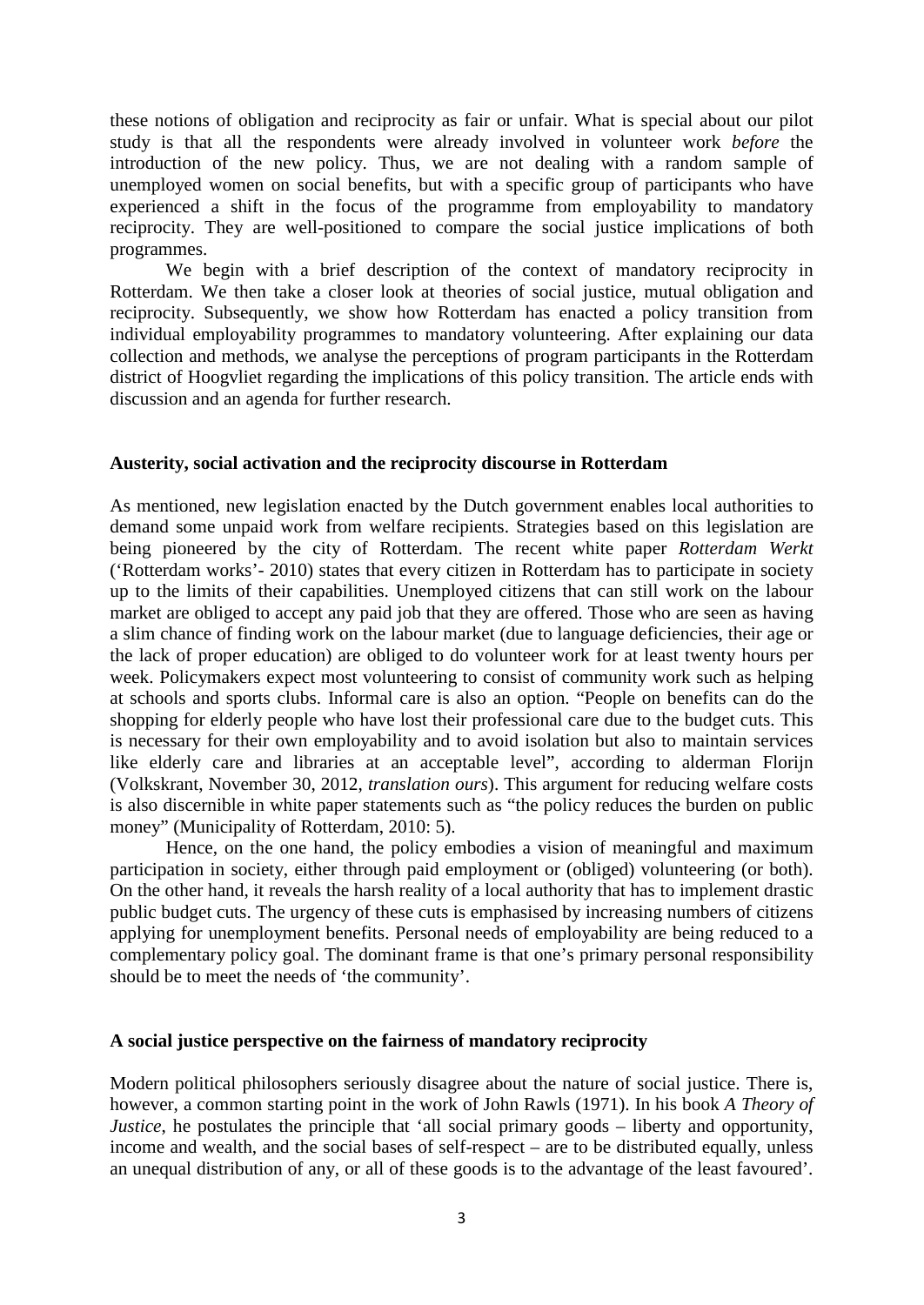Rawls supposes that if all people were ignorant of their own position, they would favour a societal structure that best protects the rights of the worst-off. The work of Rawls is very much in line with the principle of income protection and redistribution in social democratic Western welfare states. Many of the debates following Rawls' work have focused on the question of whether the principle of universal deservingness should apply regardless of personal choices. For example, what should be done about free riders? (Dworkin, 1981). Others have asked whether the redistribution of incomes is a violation of the rights of owners who have earned their property by fair means (Nozick, 1974). Another important issue is whether we should formulate a full theory of social justice (Rawls) or a less ambitious theory about the capacity to live according to certain basic standards (Sen, 1999; Nussbaum, 2003). Nussbaum and Sen also stress the importance of both material *and* immaterial minimal 'capabilities'*.* This is not by coincidence. Nancy Fraser (2000) has pointed out that in the 1990s the central theme of social justice shifted from (Rawlsian) redistribution to recognition. Not money, but respect became the dominant currency. Fraser warned that especially respectseeking groups such as women and homosexuals should be careful with dropping claims for a higher socioeconomic status. She made a plea for a policy that opposes both misrecognition (stereotyping etcetera) and lack of resources. In Fraser's perspective, a social justice policy for women should focus on the establishing of individuals as "full partners in social interaction (…) capable of participating on a par with the rest" (Fraser, 2000:113).

The dominant theorist on mutual obligation is Lawrence Mead (1986; 1997). His general argument is that there should be a balance between the rights and obligations of individuals. His ideas are strongly influenced by the social justice theories of Rawls, Dworkin, Sen, and Nussbaum. Mead starts with the assumption that welfare benefits ought to be conditional. Like Dworkin, he wants to include behavioural requirements before support is given to the worst-off. Under his vision, the work ethic is the key norm that should become a requirement. This notion that people only deserve social compensation if they act according to certain morals, is clearly inspired by the work of Dworkin (1981) who questions "whether it is fair to tax the hardworking for the benefit of those who are equally capable of hard work, and equally talented, but choose to laze around instead" (quoted in Wolff, 2008: 19). Mead also assumes that a change of lifestyle will improve people's capabilities to improve their life chances. Here we can hear some echoes of the work of Sen and Nussbaum: people should at least be able to pursue their objectives, and these objectives are closely related to social norms. At the same time, Mead is ambivalent about individual outcomes as goals. "Programmes to reorganize the lives of the needy by integrating them into mainstream society seek order (for society) rather than justice for individuals" (Mead, 1997: 11). Mead assumes explicitly that the majority of the worst-off do not act in the interest of the collective unless they are forced to do so via a top-down process of 'responsabilisation'.

Many of Mead's thoughts are fundamental to the 'work for the dole' programmes established in Europe, the United States and in Australia. In the late 1990s, the Australian Howard administration used a narrative inspired by the work of Dworkin and Mead directed towards young unemployed citizens: "If you are able, you should be active, and otherwise you do not deserve to be supported by the community. In return for receiving a welfare benefit, you have to give something back to community". The effectiveness of the Howard administration approach was questioned by critics from the start. The economic results have been poor, with not many people finding new jobs. There were also unforeseen side effects, such as the risk of displacement or the 'job carving' of regular jobs and an increase in illegal work as a consequence of avoiding strategies (Neville, 2003). Another issue of concern is the risk involved for care receivers – such as the elderly – in terms of the integrity of some of the unwilling 'volunteer workers' who have been forced into this area of work and the quality of the work they do (Sawer, 2006).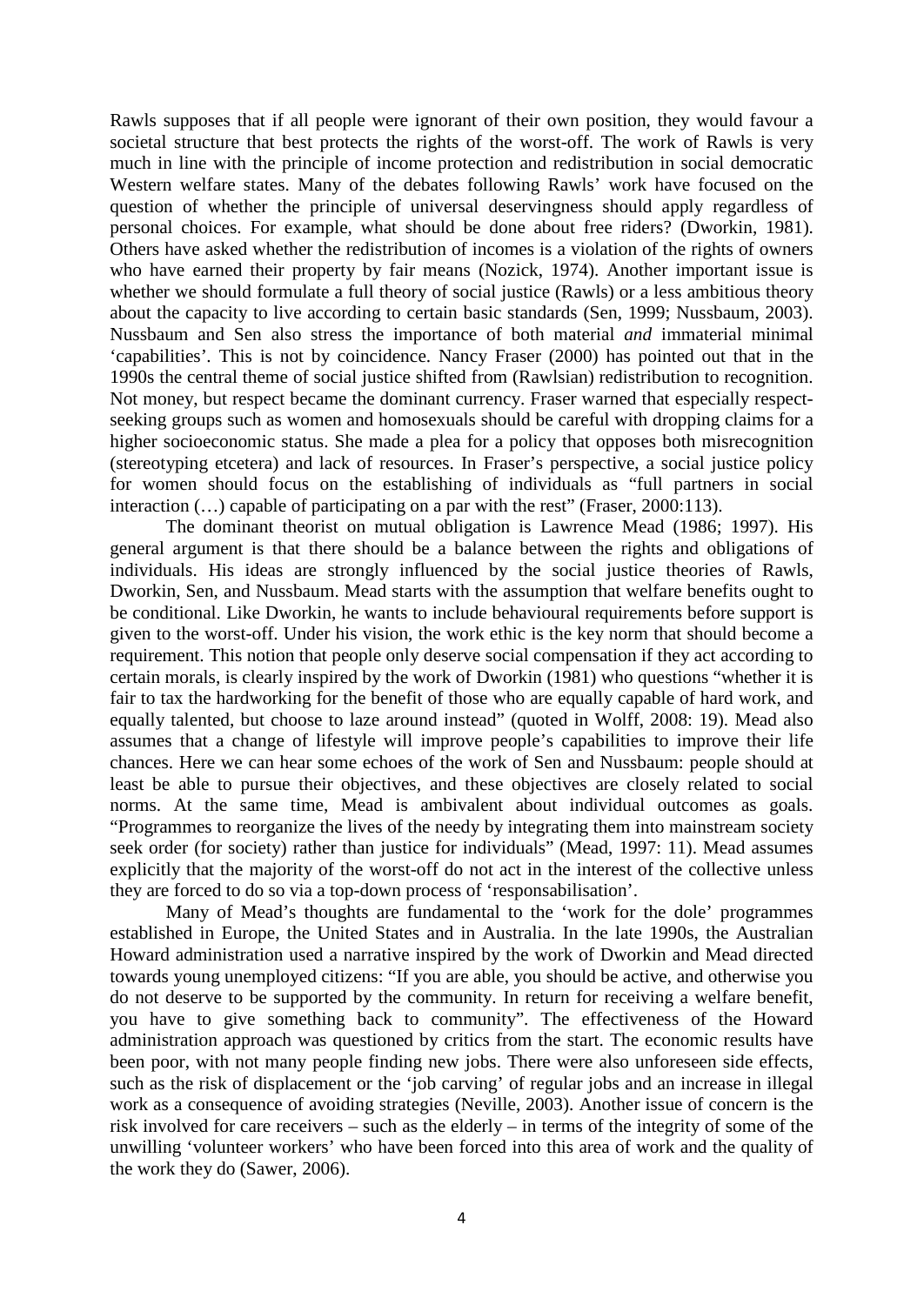More fundamental moral critique have also been formulated, e.g. in relation to labelling of welfare beneficiaries as the 'undeserving poor'. Notions of passivity and calculating behaviour, especially among females without work ('welfare queens') were seen as reinforcing a rather negative stance towards unemployed citizens. Several scholars have argued that participants' obligation to do something in return for the support of society is a "humiliating and harassing" experience (Goodin, 2002: 592), which stigmatises people as being of an inferior status as 'welfare fraudsters' (King, 1995; Soldatic & Meekosha, 2012:142; Trommel & Van den Berg, 2012). A direct critique of Howard's ideas on reciprocity was formulated by Moss (2006: 95-98). Moss stated that many of the unemployed have already 'given something back' in purely financial terms while they were taxpayers and workers (or they may do so in the future), and have thus proved their work ethic already. There is thus an imbalance between rights and obligations from the perspective of the needy. Furthermore, a lack of improved labour market prospects does not conform to Rawls' famous principle of social justice that social arrangements should be arranged to the greatest benefit of the least advantaged.

The philosophical arguments for and against the fairness of mandatory reciprocity scarcely include the opinions of actual unemployed people themselves. In the Australian study by Sawer (2006), the research question relates to the perspective of young unemployed people on the link between mandatory volunteering and finding work. Sawer (2006: 12) states that the central issue is to decide whether the gains mentioned, such as new skills or heightened self-esteem, really count as an outcome. However, operationalised in this way, it remains unclear how respondents view the balance between gains and losses from participating in the work for the dole programmes, and how this affects their view on the fairness of the programme. The study of Kampen, Elshout & Tonkens (2013) focuses on emotional gains and losses relating to several voluntary forms of workfare, aimed at personal development. They found that activation programmes that included workfare volunteering can have 'soft benefits', i.e. unemployed participants (re)gaining their self-respect. Kampen and colleagues also state that this positive self-framing is fragile since many meaningful others perceive volunteer work as a surrogate solution for regaining self-respect. Work remains 'the real deal', also for women (see also Rubery & Rafferty, 2013: 428).

Based on these philosophical reflections, we would expect that mandatory volunteering programmes with strict behavioural requirements would not be regarded as fair by unemployed female participants. Before describing the results of our pilot study in Hoogvliet-Rotterdam, we will take a closer look at the transformation of social policies.

#### **Recent transitions in Rotterdam's activation policies**

Between 1996 and 2012, areas of Rotterdam that were suffering from high unemployment rates benefited from an 'OK Bank' (translates as 'Underused Talent Bank'). The basic idea of this social programme was to activate the long-term unemployed that were living in isolation or at risk of this. The approach consisted of individual and demand-led counselling to maximise the labour market prospects of the participants. The primary objective was reintegration into paid work, even though reinforcing 'civil society' was on occasion cited as a secondary goal. Participation in the OK Bank was voluntary, but that did not mean that no obligations were involved at all. Those that did not want to develop their own employability for at least half a day a week, remained under the old system of the activation policy and were obliged to apply for jobs on a weekly basis. Social activation usually took the form of voluntary work. Every month, volunteers received €63 on top of their benefit payments.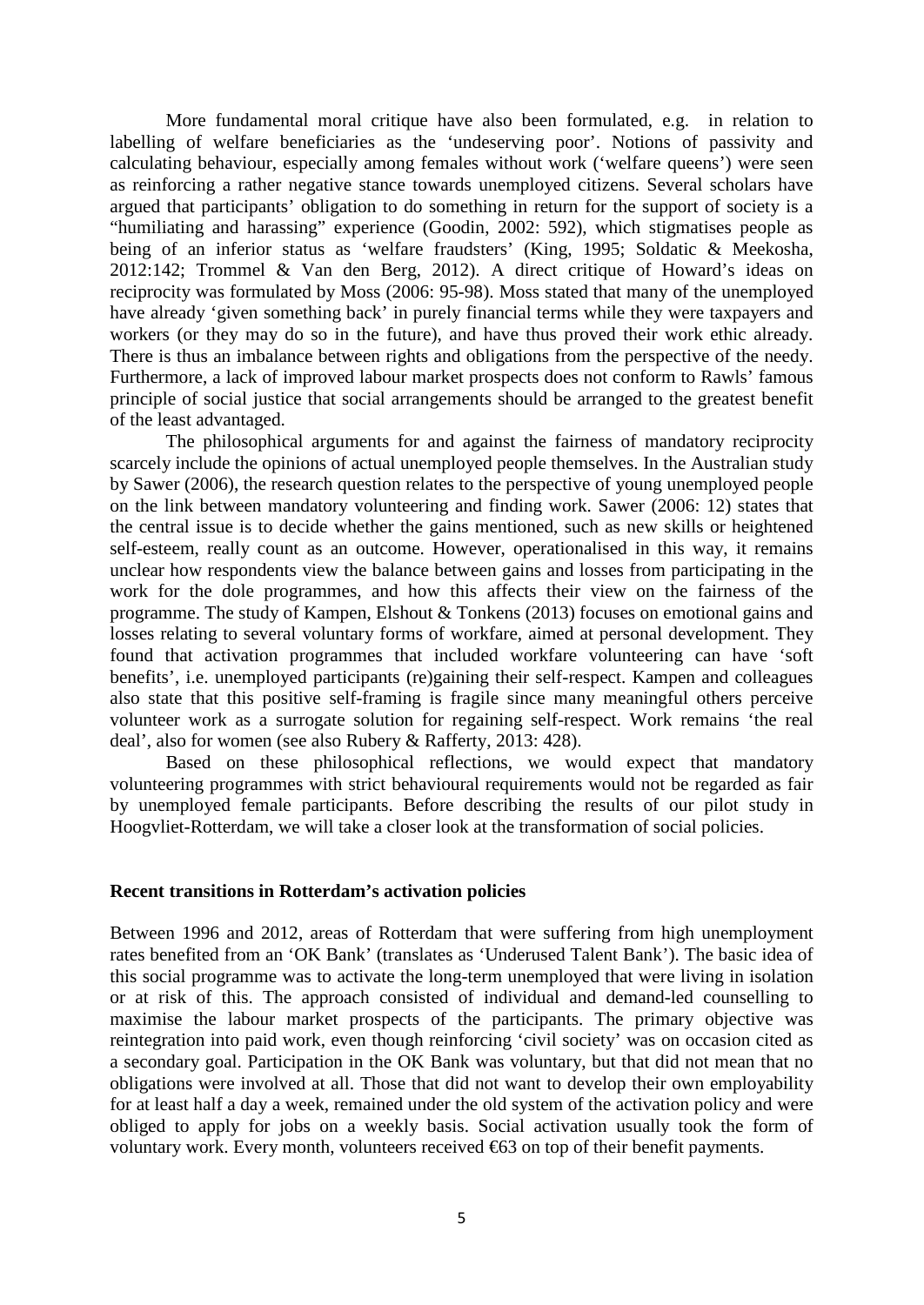In 2011, the process of transforming the OK Bank into a part of the new Social Contribution policy (*'Maatschappelijke Inspanning'*) began. The counselling was set on hold and the new policy was started in seven pilot areas. In these areas unemployed residents with limited opportunities to find work had to achieve certain objectives in order to receive their benefit payments. This involves working in a socially useful role in their local neighbourhood or work in a care-giving role for at least 20 hours a week. But unlike the OK Bank approach, personal development and employability are much less prominent goals under the new approach. The chief priority is now making a contribution to society and helping to reduce the impact of spending cuts (Municipality of Rotterdam, 2010).

For former participants in the OK Bank, the new regime of the Social Contribution policy means a significant shift along the continuum of volunteer work (see Cnaan *et al.*, 1996). This shift means a move away from freedom of choice towards mandatory activities; from coaching for participation to finding voluntary work yourself; from a focus on selfinterest to a commitment to the public interest. There has also been a shift from additional remuneration to financial punishments if their volunteer work is not done. In 2013, Rotterdam received 'something back' from 15% of all those receiving benefits payments on the basis of these principles. There have been some delays, however, in searching for suitable positions in volunteer work.

Research into mandatory reciprocity pilot programmes in Rotterdam is just starting, and our pilot is one of the very few studies. Initial results indicate an increase in the amount of volunteering (hours per week) among unemployed people. However, this increase comes without any realistic improvement in their prospects for paid employment (Van der Aa, 2012), and with new problems of fitting the effort required into current daily schedules, as a result of health problems and child care issues (De Jong, 2012: 23-24).

#### **Data and methods**

Below, we focus on the question of how unemployed elderly female participants who had already been involved in the OK Bank programme perceive the mandatory reciprocity component in the new Social Contribution policy. As mentioned earlier, these participants are well-positioned to compare the social justice implications of both programmes. Our research population is limited to OK Bank programme participants in the Rotterdam district of Hoogvliet. This district is the target area of a much larger, multi-method study into urban regeneration and long-term social mobility.

#### *Research area*

The city of Rotterdam expanded rapidly following the Second World War, largely due to housing shortages caused by war damage. Hoogvliet, a district in the south-western part of the city, was built mainly during the 1960s and was created to house employees in the nearby petrochemical industry. In the following decades, however, economic recessions and restructuring adversely affected the industry and unemployment rose rapidly. Early in the 1990s, the district authorities launched a social regeneration policy to reverse Hoogvliet's decline. This predominantly socially motivated approach paved the way for a large-scale urban renewal project that started in 1999 and is now nearing completion (ODPM, 2006). The key principles of the renewal were framed in terms of improving collective (local economy, social cohesion, housing stock, public space, civic involvement and image) and individual goals such as improvement of the social economic position (ODPM, 2006). Activation programmes, including the OK Bank, were part of the renewal programme.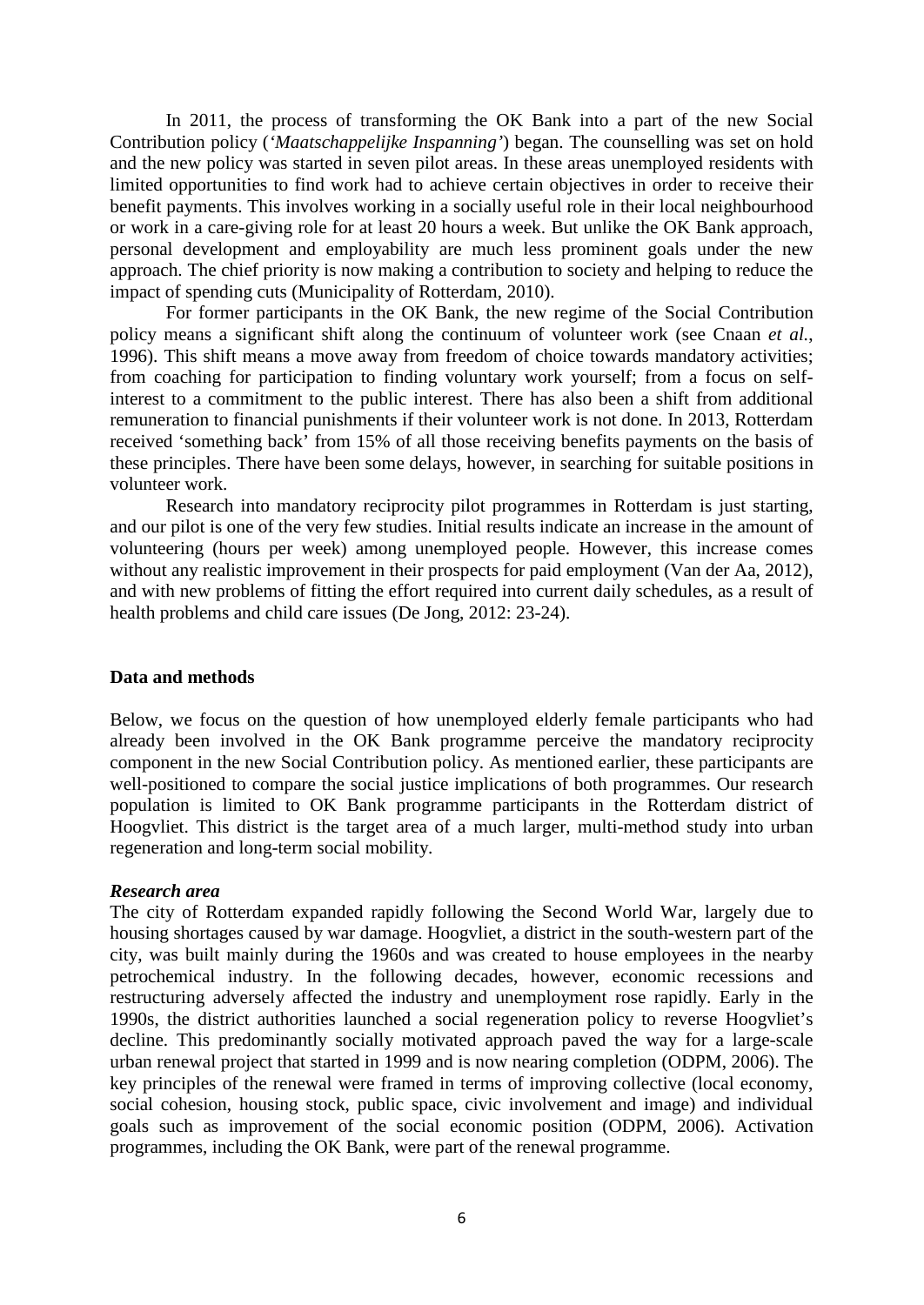#### *Research Population and Methods*

Our pilot consists of a small cross-sectional qualitative study. We were able to use a list of all the OK Bank female clients (N=25) in Hoogvliet in the last OK-bank years 2011 and 2012, courtesy of the official agency responsible for the OK Bank in Hoogvliet. All clients received a letter announcing our study. Subsequently we approached all 25 participants repeatedly by phone or by calling at their home in person. We asked them to be interviewed either at home or at some other location chosen by the respondent. We could not trace nine persons due to incorrect address details or incorrect phone numbers. Four participants refused to respond and two declined because of serious illness. We interviewed the remaining 10 participants, who received a credit note as a token of appreciation. All but one of the female respondents were older than 50, with few qualifications and long-term unemployed (see Table 1). Many of them report physical or psychosocial problems, and many have been volunteering for several years. The initial volunteering was mostly a way to deal with a significant "life event", such as divorce, children leaving home, death of a spouse, et cetera.

| <b>Respondent</b> | <b>Sex</b>                | Age             | <b>Years of</b><br>unemploymen<br>t | <b>Highest educational</b><br>attainment | <b>Ethnic</b><br>background | <b>Health situation</b>                            |
|-------------------|---------------------------|-----------------|-------------------------------------|------------------------------------------|-----------------------------|----------------------------------------------------|
| R <sub>1</sub>    | $\overline{F}$            | $\overline{53}$ | >10                                 | Primary school                           | Hindustani                  | Chronic physical<br>pain                           |
| R <sub>2</sub>    | $\boldsymbol{\mathrm{F}}$ | 62              | >10                                 | Advanced<br>elementary<br>education*     | Dutch                       | Chronic physical<br>pain                           |
| R <sub>3</sub>    | $\boldsymbol{\mathrm{F}}$ | 58              | >10                                 | Primary school                           | Surinamese                  | Physical complaints                                |
| R <sub>4</sub>    | ${\bf F}$                 | 56              | >10                                 | Primary school                           | Surinamese                  | No problems                                        |
| R <sub>5</sub>    | $\mathbf F$               | 55              | 10 years                            | Advanced primary<br>education            | Surinamese                  | Chronic physical<br>pain                           |
| R <sub>6</sub>    | $\mathbf F$               | 56              | 10 years                            | Lower general<br>secondary education*    | Dutch                       | Chronic physical<br>pain                           |
| R7                | $\mathbf{F}$              | 61              | >10                                 | School for domestic<br>science*          | Dutch                       | Physical complaints<br>& psychological<br>problems |
| R8                | ${\bf F}$                 | 50              | 5                                   | Primary school                           | Turkey                      | Physical complaints                                |
| R <sub>9</sub>    | $\mathbf F$               | 57              | >10                                 | School for domestic<br>science*          | Dutch                       | Physical complaints                                |
| R10               | $\mathbf{F}$              | 29              | $\overline{4}$                      | Secondary school                         | Iraq                        | No problems                                        |

**TABLE 1. Personal characteristics of the interviewees** 

*\* These are forms of primary and secondary education that have already disappeared in the Netherlands, as a result of educational reforms.*

We used a semi-structured instrument based on open-ended questions. These questions covered topics relating to their personal life history, their experiences with volunteering through the OK Bank, their current volunteering activities and their ideas about Rotterdam's new policy for mandatory volunteering. The interviews were conducted in respondents'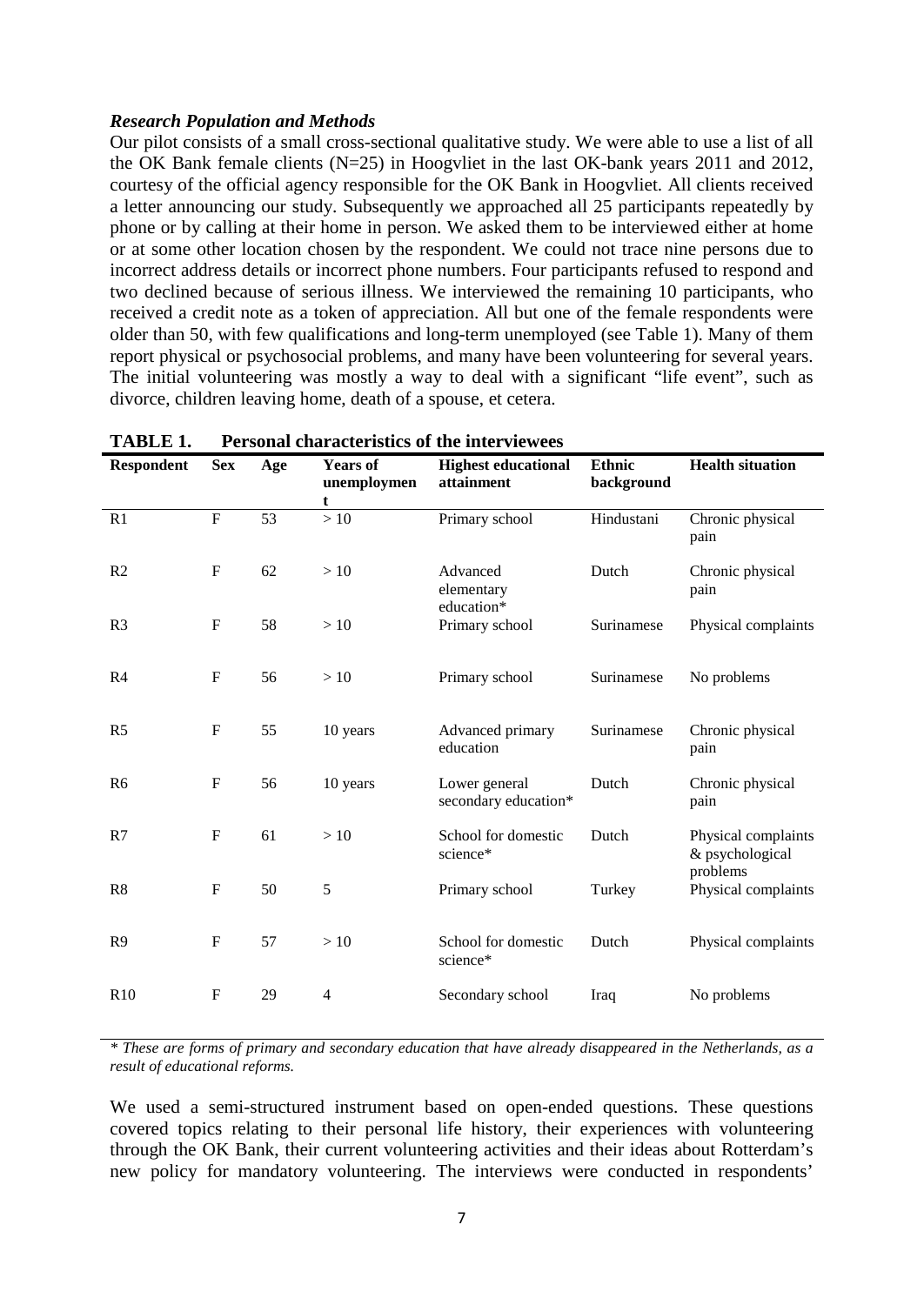homes and lasted between 30 minutes and an hour. All the interviews were digitally recorded and transcribed (verbatim).

Given the pilot nature of the study, it is impossible to generalise the findings to the whole group of unemployed female volunteers that is the target group for mandatory volunteering. As many respondents were already doing voluntary work, we deal with a highly specific case study *-* a study of a rather unusual group among the full target group for the Social Contribution policy. However, the respondents' personal characteristics did not differ significantly from Rotterdam female benefit claimants in general. Just like the average female unemployed "Rotterdammer", our respondents are relatively old, suffer from health problems and have few basic qualifications (Gemeente Rotterdam, 2010: 8). Nevertheless, the nonresponse rate may reflect some issues of selection bias. For instance, the 'refusers' may be people who want to keep their view on welfare and policy changes for themselves, and therefore did not take part. Theoretically, accessing the confidential files of welfare agency running the OK Bank program would yield useful information about the 'refusers', but this strategy would raise serious ethical objections.

#### *Coding Procedure*

The interview transcripts were coded in three steps. First, we identified three phases in the transition from the OK Bank to the Social Contribution policy: (1) the period during which the volunteer work was directed by the OK Bank (until 2011). The supervised volunteer work was focused on activation for employment and a small remuneration was granted; (2) the period between the OK Bank and Social Contribution. During this period, the main features were the cessation of counselling and remuneration; (3) the near future phase of Social Contribution. In this stage, the respondents were primarily asked about their future expectations about Social Contribution. This subdivision in phases yielded a first 'layer' of code labels, which we also used as a structuring element in the Results section. Second, we coded the text that corresponded to these overarching themes and key concepts in detail (e.g. skills, motivations, benefits, voluntary versus mandatory programme components). Third, we examined the coded text carefully to detect other (unexpected) themes that emerged from the data, through a more inductive approach.

#### **Results**

#### *The OK Bank phase: empowerment without employability*

The respondents perceived the impact of old-style volunteering as strong in terms of its psychological effects. It was not so much that they felt that this had made them immediately more employable on the labour market, but that it enables participants to forge new social relationships and personal growth, both while working (practical skills) and in the form of new contacts (social skills).

*'When I started giving cooking classes I came into contact with more people, I learned more Dutch, I learned how you had to deal with people in the workplace. And then I was able to cut down on the number of tablets I was getting from the GP. I regained my self-confidence.'*

(**R1**: 53 years, unemployed for over ten years)

*'It is very important for your self-image and your confidence'* (**R6**: 56 years, unemployed for over ten years)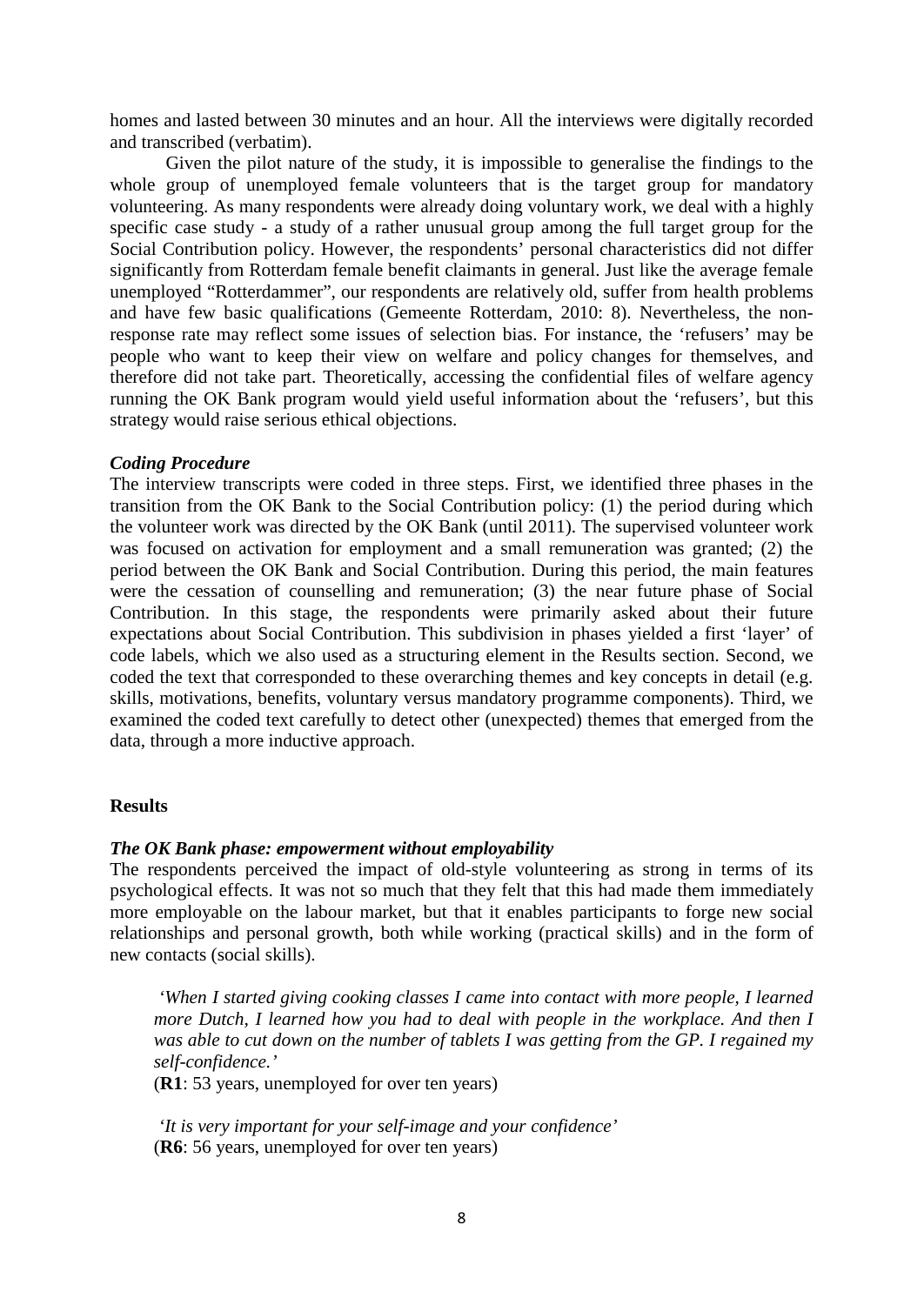*'I have become more open, yes, yes. Now I talk to people in the street and things, let's say at the bus stop or something. I did not do that before. I kept to myself.'* (**R7**: 61 years, unemployed for over ten years)

The quotes show how a combination of volunteering, new contacts, and (new) practical skills had contributed to the self-confidence of the respondents (mostly former housewives). The main benefit mentioned was social recognition. This is consistent with the findings of Kampen *et al*. (2013), who argue that self-esteem among socially active unemployed people grows according to how much recognition they receive from the outside world for their activities.

*'It's rewarding work, yes. Yes, that is certainly true; it really is like I said, that is something you also get from the appreciation the old folk give you, because it's just a good feeling, right? They need me and I actually need them too. That's sort of how I look at it. I sort of feel like... yes, I'm giving something back.'* (**R2**: 62 years, unemployed for over ten years)

This respondent indicates that there is in fact a form of reciprocity involved that is not required of the volunteers in advance, but which comes about in a 'natural' way because the OK Bank volunteers offer something that other people need, namely practical support, care and attention. Because for our respondents, it has scarcely ever served as a stepping-stone to work: none of the respondents found employment or had a serious prospect of employment. They saw volunteering less as part of a process of reintegration into the labour market. In some cases, they also viewed the old style of volunteering as a way of giving something back for the money they receive:

*'I would prefer a job; I have made 1100 applications, but you end up giving up on that (...) This is a way for you to atone for it. I mean I can't do it by working, but I can make a contribution to society this way.'*

(**R9**: 57 years, unemployed for over ten years)

#### *The end of the OK Bank: the end of remuneration and counselling*

The end of the OK Bank had a direct impact on two aspects of volunteering: the end of remuneration and the end of individual coaching. The disappearance of remuneration is sometimes perceived a disappointment as it gives participants the feeling that they are less valued than before.

*'I didn't come via Social Services, but through my manager at the OK Bank, so I did get a little bit extra on top of my benefits for the work I was doing. It wasn't much, but the money was a token of recognition and appreciation. That no longer exists.'* (**R6**: 56 years, unemployed for ten years)

Even though the renumeration does not appear as high in absolute terms, the end to payments can undermine motivation.

*'I was happy with the money. It was better then, because you can buy your own things. Because you are going to work somewhere - you don't want to go looking scruffy, you want to look a bit smart. We don't have much money to spare and now we don't have this either. I can continue to do volunteer work. Next April I want to know if my contract will be extended or not, I don't know what I want yet.'*  (**R4**: 56 years, unemployed for over ten years)

But not everyone makes a direct link between remuneration and motivation.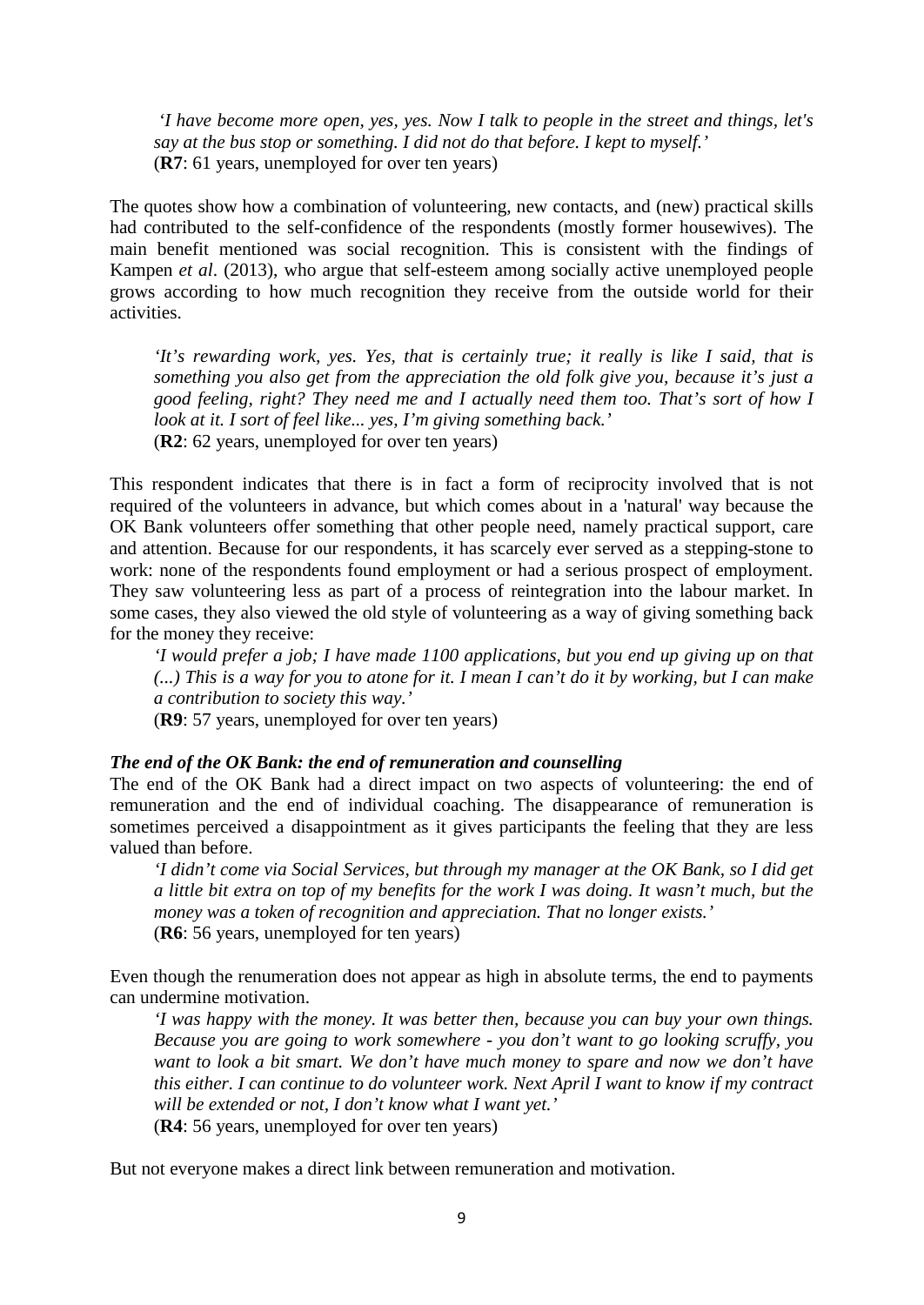*'If you receive benefits, it's quite a nice amount to be able to save if there's something you need to save for (...) But even now that I don't get any money, I just keep doing it.'* (**R9**: 57 years, unemployed for over ten years)

The phase in which the counsellor 'let go' of the participant has led to a decline in selfreliance in some cases. Some participants do not consider themselves independent enough to make their own choices. The loss of personal contact with the coach is sometimes described in emotional terms.

*'The OK Bank made me think positively: there is something for you out there (...) Instead of sitting at home, I really wanted the OK Bank to come back to find me somewhere to work in society. I feel lost without the OK Bank, I don't know where to go.'*

(**R1**: 53 years, unemployed for over ten years)

*R5: 'I think it's a shame they have stopped, yes. We used to get a small contribution from social services, but now we get nothing (...) I think it's a shame, it was just more fun with the people from the OK Bank. I used to have a proper conversation with them, when they asked 'how is your work?' Now there is nobody.*

*I: But can you still volunteer alone, without them? R5: No, I think it's more fun with them.'*

(**R5**: 55 years, unemployed for over ten years)

Other respondents mentioned the lack of a helping hand, but this was expressed in less emotional terms and discussed in the third person, implying that it was other people that need personalised coaching.

*'Yes, I think with some things they are doing it the wrong way, with these spending cuts. Including with this, yes. I mean after all it's a way of giving people the counselling that they need. And they [the people from the OK Bank] don't push you, but they do give you pointers and tips like, yes go and try that.'*

(**R7**: 61 years, unemployed for over ten years)

*'You have no idea how many people sit at home, who would really love to work, but who actually don't know how they should go about doing it or where to start.'* (**R6**: 56 years, unemployed for ten years)

There are also respondents who see themselves growing and developing. After years of counselling, they now consider themselves strong enough to stand on their own feet:

*'I'm actually now at the stage where I can just do things independently.'*

(**R2**: 62 years, unemployed for over ten years)

#### *The new upcoming phase: is mandatory volunteering perceived as fair?*

The municipality of Rotterdam and the general public see the idea of 'giving something back' in return for receiving benefits as fair. They emphasise that every right comes with a corresponding responsibility. However, critics speak of a stigmatising and humiliating approach (Soldatic & Meekosha, 2012; Trommel & Van den Berg, 2012. Based on our literature review, we assumed that the mandatory nature of volunteer work under the new policy and the displacement of personal goals as a priority, would be seen as unfair. However, it appears that the respondents can sympathise with the idea of 'giving something back'. Some of them seem to be intrinsically motivated to give something back in return for their benefit payments.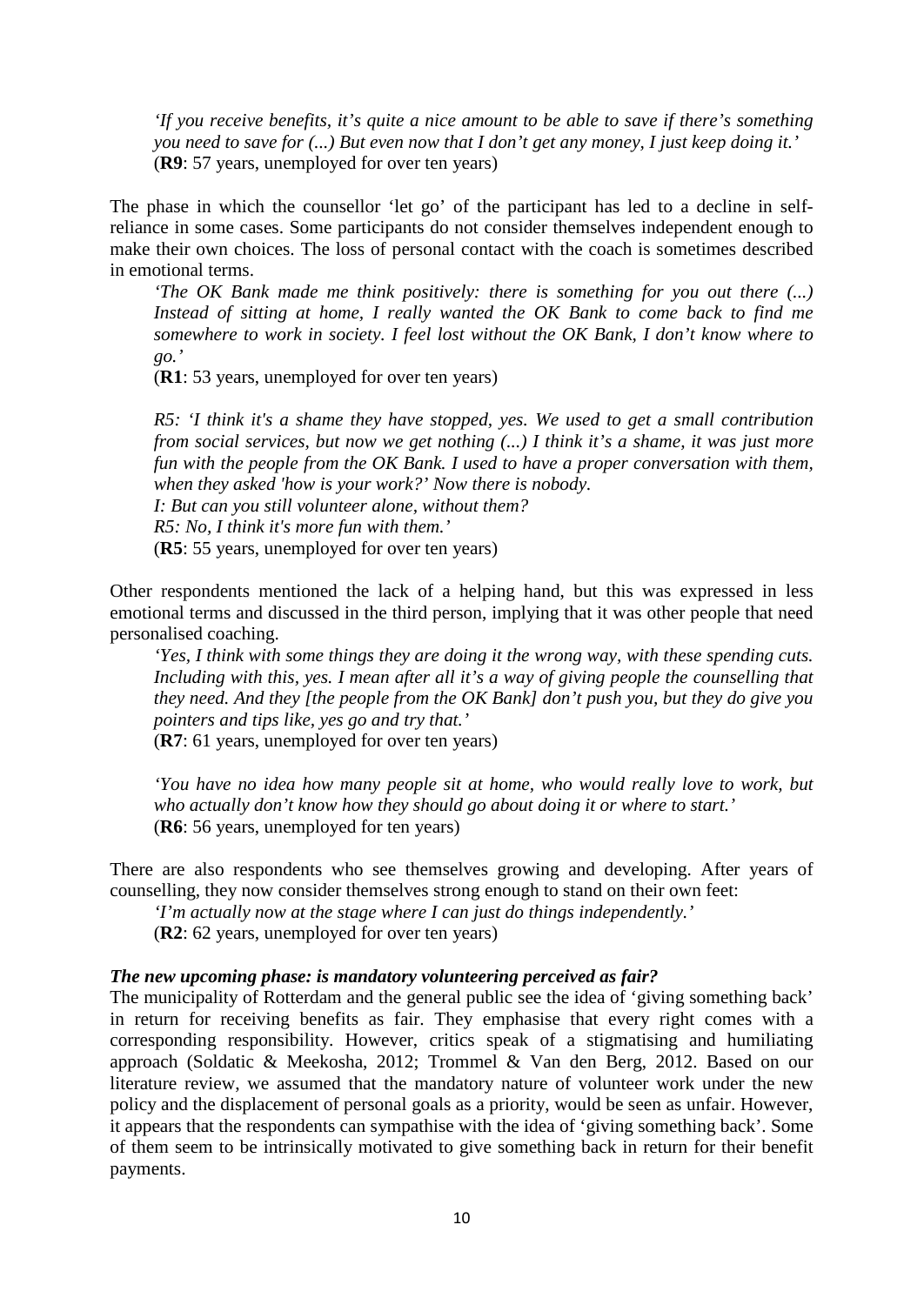*'At home I was taught that you just have to work for your money. I do not see my allowance as a hand-out, but as a salary. Now in Rotterdam they've got to the stage where they are saying that anyone who receives a benefit should do some volunteer work in return. Well I think that is only right.'*

(**R6**: 56 years, unemployed for over ten years)

*'The standard of 20 hours is fine by me, I already do that much (...) I think I should have to do something for my benefit payments, I think I should have to give something back. I was brought up to believe that you don't get something for nothing in life, but others apparently think quite differently sometimes. They just say, I'm not leaving the house for that, you know.'*

(**R9**: 57 years, unemployed for over ten years)

Others take a similar view, especially if the new policy is used as an incentive for those 'difficult' benefits claimants who hardly move at all.

*'For young people, I do think it's okay. After all it's easier for them. And they still have a completely different... mentality in that area, as far as work is concerned. I think it's okay to make them do something. For older people I think you have to look at the individual case*.'

(**R2**: 62 years, unemployed for over ten years)

The respondents who are in favour emphasise that it is necessary to take account of individual needs, and that for example, childcare will need to be arranged. They are also concerned that their 'work' is going to replace the work of professionals.

*'But the danger then is, of course, that you will get a lot of volunteers who work are doing work that really ought to be paid work, and they are going to be in competition.'* (**R6**: 56 years, unemployed for over ten years)

The limited program advantage towards one's labour market position was (not by coincidence) emphasised by one younger participant. She states that mandatory volunteer work means that integration into the labour market becomes more difficult because there is less investment in personal development and employability (courses, training, etc.) than before:

*'They used to helped people to develop... maximise their opportunities... I would rather that they invested in me by training me for a teaching job, than making me do volunteer work. If I was trained, I wouldn't need to ask for help any more. Now all I can hope for is a job at Blokker or Hema, and that's if they don't think I'm not qualified enough.'* (**R10:** female, 29 years, 4 years unemployed)

This 'employability perspective' was far less outspoken in the other respondent's stories. They seem to be very aware that the chances of elderly women of becoming employed (again) are very small in the Dutch economic situation. In other words, they anticipate a prolonged exposure to mandatory reciprocity policies while being on social benefits.

#### **Discussion and Further Research**

Public opinion in the Netherlands and other Western European countries is increasingly favourable to establishing a link between giving social benefits and insisting on a social contribution. Our pilot study looked at how unemployed older women view the transition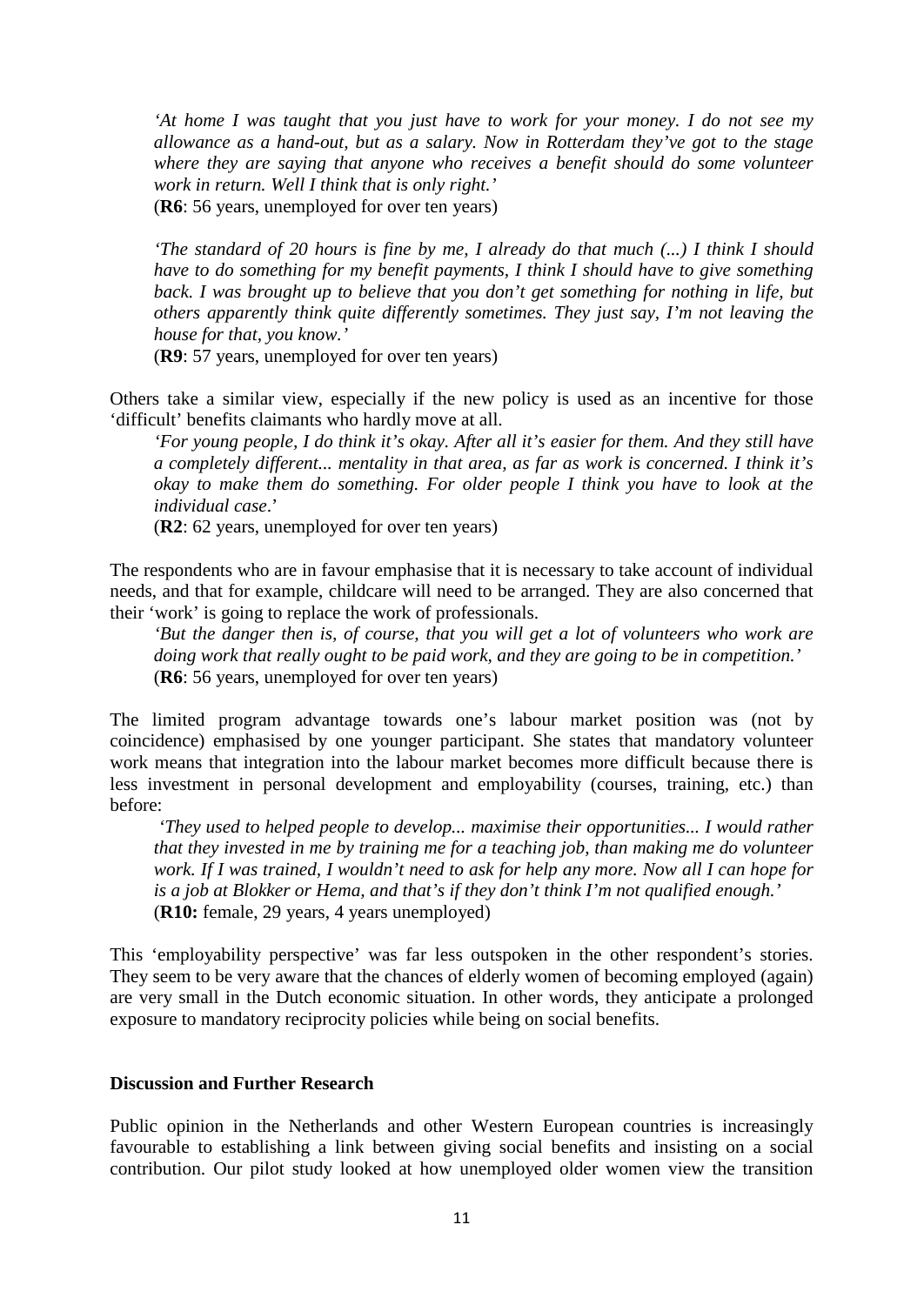from activation and labour market re-integration policies to a mandatory reciprocity approach policy in Rotterdam. We expected unemployed volunteers to value the previous arrangements (before the introduction of 'Social Contribution') and emphasise the soft benefits of volunteer work aimed at improving their employability. We presumed that the shift towards a new and stricter policy regime (mandatory volunteering aimed primarily at community goals) would be perceived as unfair by these already active female participants.

Doing volunteer work through the OK Bank did, as expected, lead to an improvement in the self-image and self-confidence of the respondents. The major changes (i.e. cessation of counselling and remuneration and the de-prioritisation of labour market reintegration) are associated with concerns that the new mandatory approach may not be sufficiently tailored to individual needs. Nevertheless, our respondents generally agreed with the basic idea of mutual obligation with regard to their benefit payments. The introduction of the Social Contribution policy was rarely seen as unfair. This seems a remarkable finding for a group which had for some time already been 'giving something back' to society through volunteering and that had been receiving emotional and financial appreciation for this. However, disapproval was not in evidence. How can this be explained?

A first explanation is that we witness an internalisation of the dominant policy discourse. We should be aware that, generally, the Netherlands is a country of consensus. The content of this consensus may change from time to time, but the ever-present push for consensus hardly leaves space for dissonant opinions. The support for disciplining unemployed people might also be an echo of the authoritarian and populist view on the ethnic unemployed, who are labelled as unwilling to work (Van der Veen *et al.,* 2012: 42). Some of our respondents explicitly wanted to make clear that they are 'not like that'. Another potential explanation is that participants see soft benefits for themselves (see also Kampen *et al*.*,* 2013). They tend to formulate mandatory activities as a way to make them full and respected partners in social interaction and (becoming) useful members of society. In other words, you can be a full citizen even if you are on long-term benefits, as long as you do enough for society. This set of linked explanations and narratives joins seamlessly with the finding of a recent national study called 'An appeal to the citizen' (*Een beroep op de burger*, Veldheer *et al.*, 2012). This report shows that the majority of Dutch citizens agree with the principle of personal responsibility, but most people also believe they already take enough responsibility and that it is mainly other people who fail to do this (in particular those people who are assumed to fall back on benefits all too easily).

A different type of explanation is that our respondents are well aware that the ongoing economic crisis is forcing municipalities to make significant cuts in social services. This means that some of the work that was previously done by professionals, must now be done by volunteers and participants in (mandatory) activation programmes. Incidentally, this narrative may have its pitfalls. For example, if participants are overwhelmed and little account is taken of personal circumstances and skills, or if the government fails to express any personal appreciation and recognition (see also Kampen, 2013). That prospect is by no means unrealistic. Of all the aspects that have changed under the new policy - less freedom of choice, less counselling, no remuneration, less emphasis on personal development, a weaker link to labour market reintegration - our respondents were the most upset about the disappearance of the personal counselling, i.e. having someone there who understands them and to encourage them now and again.

A final explanation is selection bias. Our counter-intuitive results may be related to unobserved negative attitudes by non-respondents who may resent the policy changes and increased emphasis on reciprocity instead of individual support, and thus decided not to take part in the study.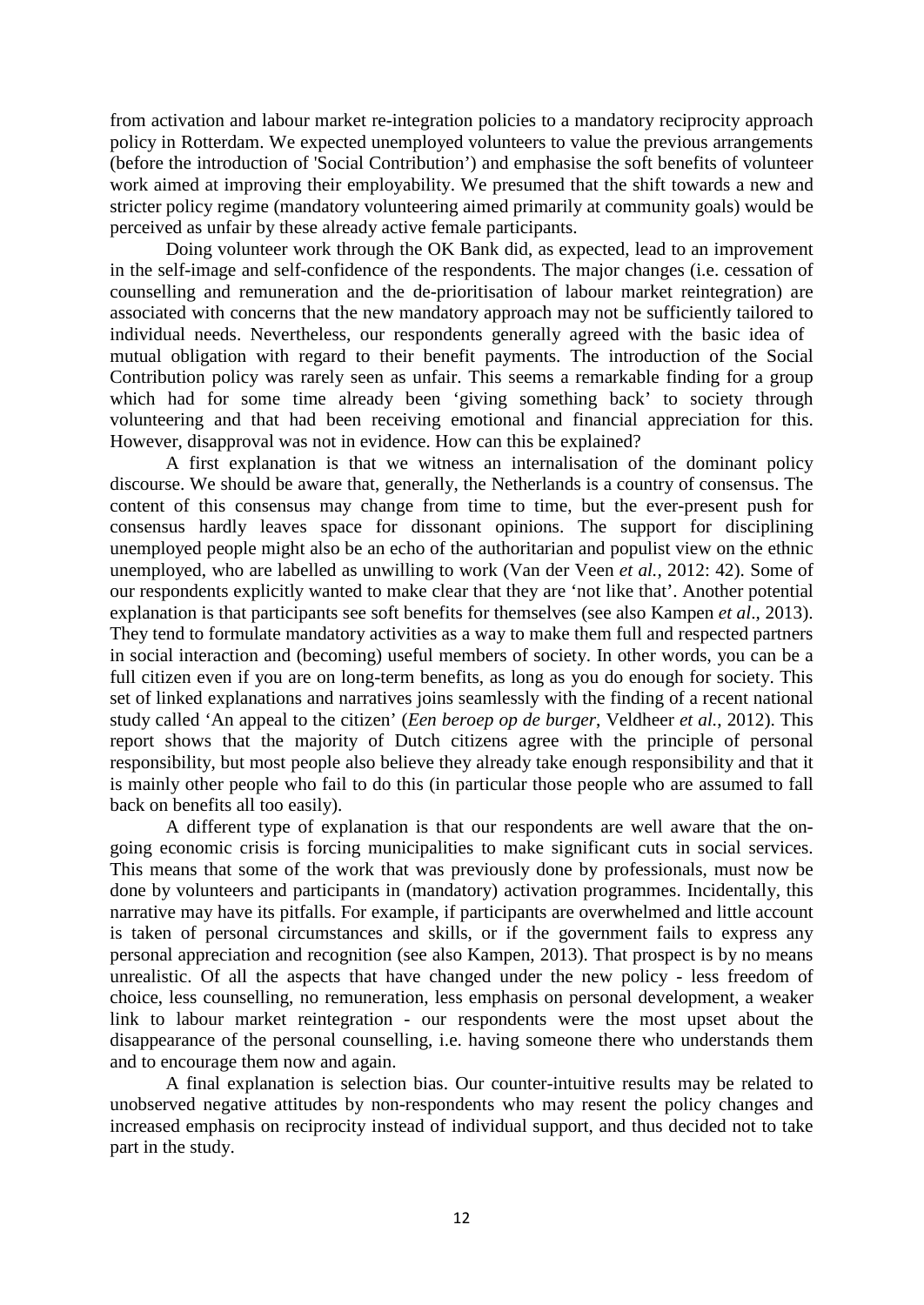In the end, our respondents combined different narratives on social justice. One the one hand, they perceived mandatory volunteering as fair, because there is something in it for them in a Rawlsian sense. Social contribution does not bring benefits in terms of income or career prospects (since they are mostly too old to find jobs anyway), but in terms of another form of social justice currency: self-esteem. On the other hand, some answers were in line with the ideas of Dworkin (1981) and Mead (1986, 1997) on social justice. Just like these authors, our female volunteers criticised other welfare recipients, whom they presumed to be lazy, as 'undeserving'.

Being a small pilot study, our findings do not by definition apply to other groups affected by the new policy. Nevertheless, the results provide interesting venues for further research. First, the target group should be substantially broadened to include elderly men, but also younger men and women on social benefits; this may reveal potential differences between people from various ages and various stages in the household cycle. Second, the research population should extend to other (Dutch) cities and municipalities. From 2015 onwards, they are legally required to formulate policy on mandatory reciprocity for social benefit recipients. Without generic national obligations about policy *content*, we can expect significant contextual differences between municipalities, which may in turn affect clients' perceptions of mandatory reciprocity. Third, the cross-sectional nature inhibits a view on the longer term. Our results suggest that the de-prioritisation of employability and labour market reintegration may negatively affect the prospects for moving to paid employment in the longer term. Panel study designs can test this hypothesis in a rigorous way. Fourth, a wider scope is needed, but a focus on women remains relevant for further study. Earlier research in Rotterdam has revealed that the requirement of 20 hours per week seems difficult to fit in the daily schedules of unemployed women, due to (child) care issues (De Jong, 2012: 23-24). In the UK, the government is reducing active support for working mothers while increasing pressure on lone parents with a child over 5 years old to find paid work, so that "the right to work has become a requirement to work without a complementary right to care" (Rubery & Rafferty, 2013: 429). Furthermore, elderly women are disproportionately more often involved in volunteer aid (*mantelzorg*) for ill family members or friends than men. The largest share of people giving volunteer aid is found among those aged 50-65 years, and a significant share feel a heavy or very heavy burden (CBS, 2013). Requiring volunteer aid givers on social benefits to deliver reciprocity may accelerate physical and mental health problems related to overburdening and stress. With the increasing importance of volunteering, due to ageing, this danger of (further) overburdening by mandatory reciprocity merits serious attention. Fifth, the legal obligation for municipalities to enact reciprocity policies, from 2015 onwards, may create substantial displacement of (especially low-skilled) labour, as 'volunteers' take over various tasks formerly done by professionals. Mandatory reciprocity may even provide 'perverse' triggers to install further cuts in the available workforce of professionals active in the care sector or other domains. Further research is needed to establish the risk of these forms of displacement.

A final matter for future research is the definition of social justice. In this article we have followed the perceptions of respondents about what is fair. But is it the right criterion? Should we not follow the definitions of philosophers? Where our female respondents have stated that mandatory reciprocity policies enables full citizenship and therefore see them as fair, we might for instance wonder whether Nancy Fraser would agree with that interpretation of social justice.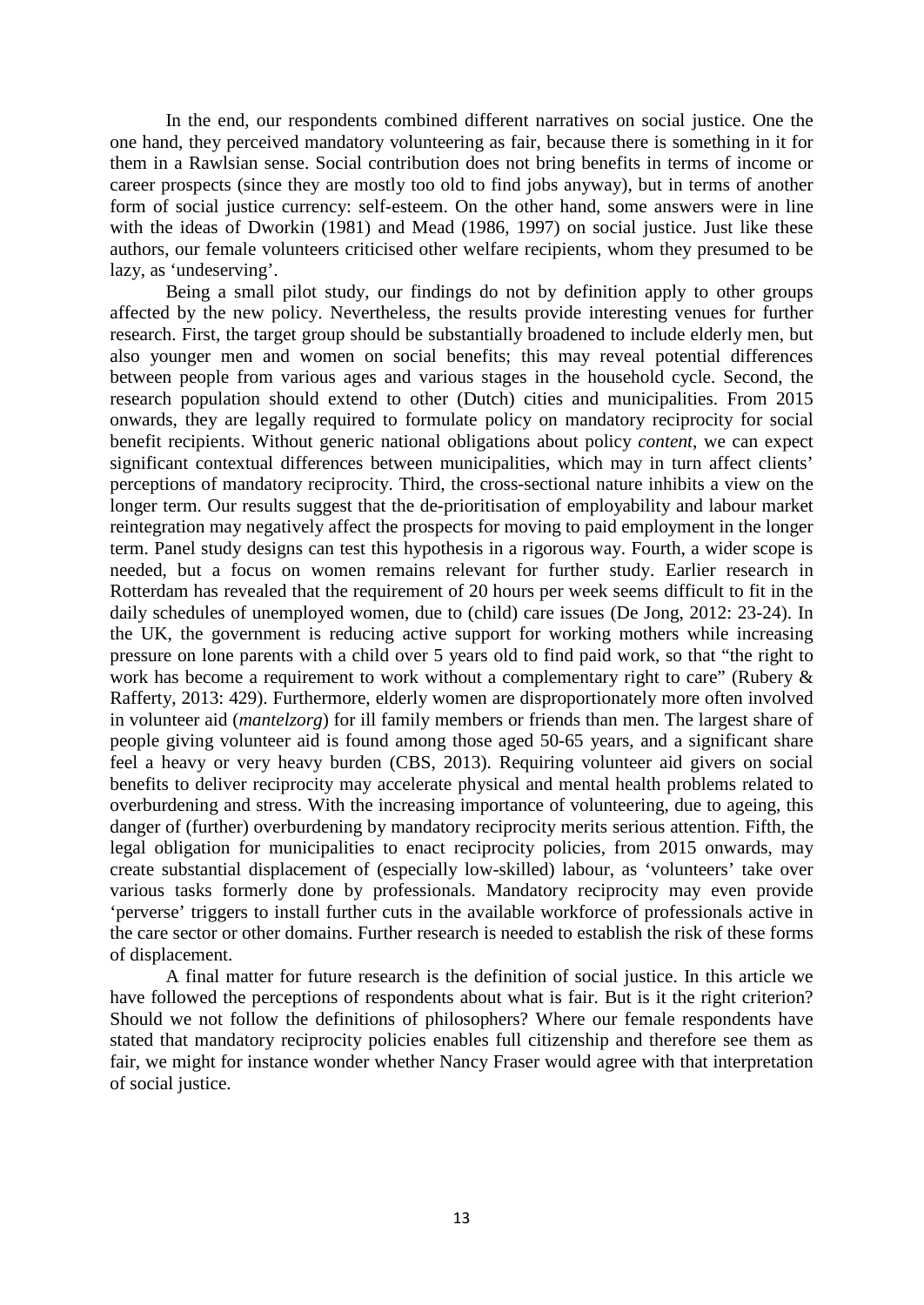#### **Acknowledgements**

The research leading to these results has received funding from Platform 31 in The Hague, as part of the program "Knowledge for Strong Cities" (Grant no. KKS2-2012-02).

#### **Endnotes**

1 In the Netherlands, definitions of 'elderly' vary between policy domains. Policies focussing on care usually label people of 75+ years as 'older', whereas labour participation policies target those aged 50–65 years (Van Nimwegen & Van Praag, 2012).

#### **References**

- Aa, P van der (2012) *Evaluatie pilots Full Engagement augustus 2011 –augustus 2012*. Rotterdam: Gemeente Rotterdam.
- CBS Statistics Netherlands. (2013) *220 duizend Nederlanders voelen zich zwaar belast door mantelzorg*. Available at: [www.cbs.nl/nl-NL/menu/themas/gezondheid](http://www.cbs.nl/nl-NL/menu/themas/gezondheid-welzijn/publicaties/%20artikelen/archief/2013/2013-027-pb.htm)[welzijn/publicaties/ artikelen/archief/2013/2013-027-pb.htm.](http://www.cbs.nl/nl-NL/menu/themas/gezondheid-welzijn/publicaties/%20artikelen/archief/2013/2013-027-pb.htm)
- Cipollone, A, Patacchini, E, and Vallanti, G (2012) *Women Labor Market Performance in Europe: Trends and Shaping Factors*. NEUJOBS KP7 EU Project.
- Cnaan, R, Handy, F and Wadsworth, M (1996) Defining who is volunteer: conceptual and empirical considerations. *Nonprofit and Voluntary Sector Quarterly* 25(3): 364 -383.
- Dworkin, R (1981) What is equality? Part 1: equality of resources. *Philosophy and Public Affairs* 10: 185-246.
- Fraser, N (2000) Rethinking Recognition: Overcoming Displacement and Reification in Cultural Politics. *New Left Review* 3: 107-120.
- Gemeente Rotterdam (2010) *Rotterdam werkt. Beleidskader werk en re-integratie.* Rotterdam: Gemeente Rotterdam.
- Goodin, R (2002) Structures of mutual obligation. *Journal of Social Policy* 31(4): 579-596.
- Hoggett, P, Wilkinson, H and Beedell, P (2013) Fairness and the Politics of Resentment. *Journal of Social Policy* 42(3): 567-585.
- Jaumotte, F (2003) Labour force participation of women: Empirical evidence on the role of policy and other determinants in OECD countries. *OECD Economic Studies* 37: 51– 108.
- Jong, A de (2012) *Tegenprestatie op maat biedt kansen. Adviesrapport Full Engagement.* Rotterdam: DonaDaria.
- Kampen, T (2010) Verplicht vrijwilligerswerk. De moeizame activering van bijstandscliënten. In: Verhoeven, I and Ham, M (eds) *Brave burgers gezocht: de grenzen van de activerende overheid*. Amsterdam: Van Gennep, 41-55.
- Kampen, T (2013) De geluksmachine loopt vast op eigen kracht. Beheersing, bevrijding en erkenning van geleide vrijwilligers. In: Kampen, T, Verhoeven, I and Verplanke, L (eds) *De affectieve burger. Hoe de overheid verleidt en verplicht tot zorgzaamheid.* Amsterdam: Van Gennep, 93-111.
- Kampen T, Elshout, J and Tonkens, E ( 2013) The Fragility of Self-Respect: The Emotional Labour of Workfare Volunteering. *Social Policy and Society* 12: 427-438.
- King, D (1995) *Actively seeking work? The politics of unemployment and welfare policy in the United States and Great Britain*. Chicago: University of Chicago Press.